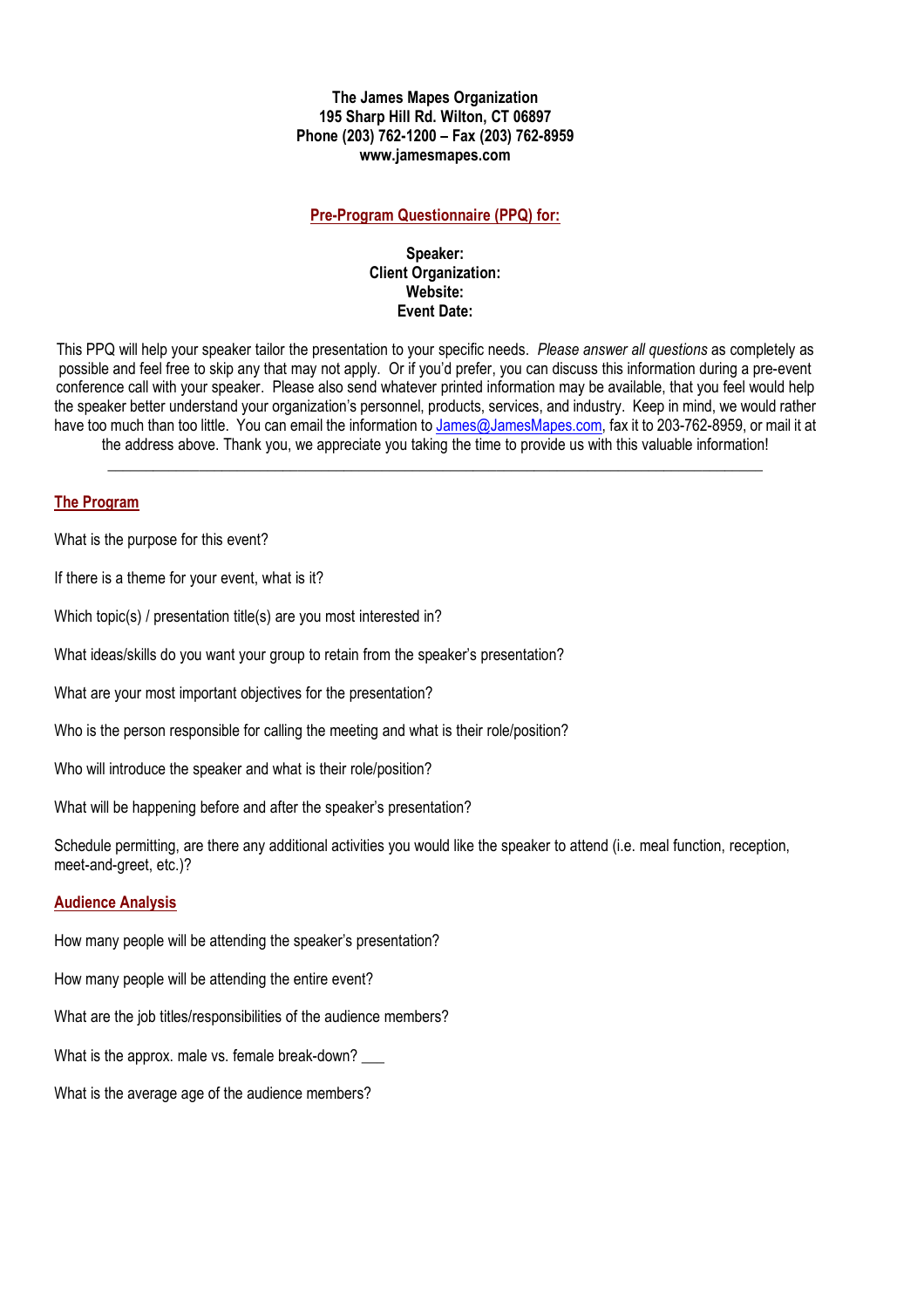#### **The James Mapes Organization 195 Sharp Hill Rd. Wilton, CT 06897 Phone (203) 762-1200 – Fax (203) 762-8959 www.jamesmapes.com**

\_\_\_ % Matures (< 60)

 $\frac{1}{2}$ % Boomers (42 to 60)

\_\_\_ % Gen X (27 to 41)

 $\frac{1}{2}$ % Millennials (> 26)

Approx. what percent of your audience are managers/supervisors?

What are the names and titles of your top executives who will be attending?

# **Background/Company Information**

Please provide a brief description of your company/organization.

What industry does your organization belong to?

What three main things should the speaker know about your group?

What are three values you would say dominate the culture?

Is there any jargon that the speaker should be familiar with to better relate to the audience?

Who is your typical customer?

Who are your major competitors?

What unique features/strengths of your organization differentiate it from the competition?

What are your three biggest strengths and weaknesses compared to your competitors?

What issues/challenges has your industry or organization been facing lately?

What do you expect for your organization in the coming year?

Are there any sensitive issues that should be avoided?

Do you have any additional comments or information that would be helpful in tailoring the presentation?

As part of the research, your speaker may need to reach out to a few individuals to learn more about your group. Please provide contact information for the people responsible for the following and indicate with an asterisk (\*) anyone whom you would definitely like the speaker to contact.

President/Executive Director: Vice President of Marketing: Vice President of HR/ Personnel: Sales Training: Customer Service Training: In House Communications or Publicist: